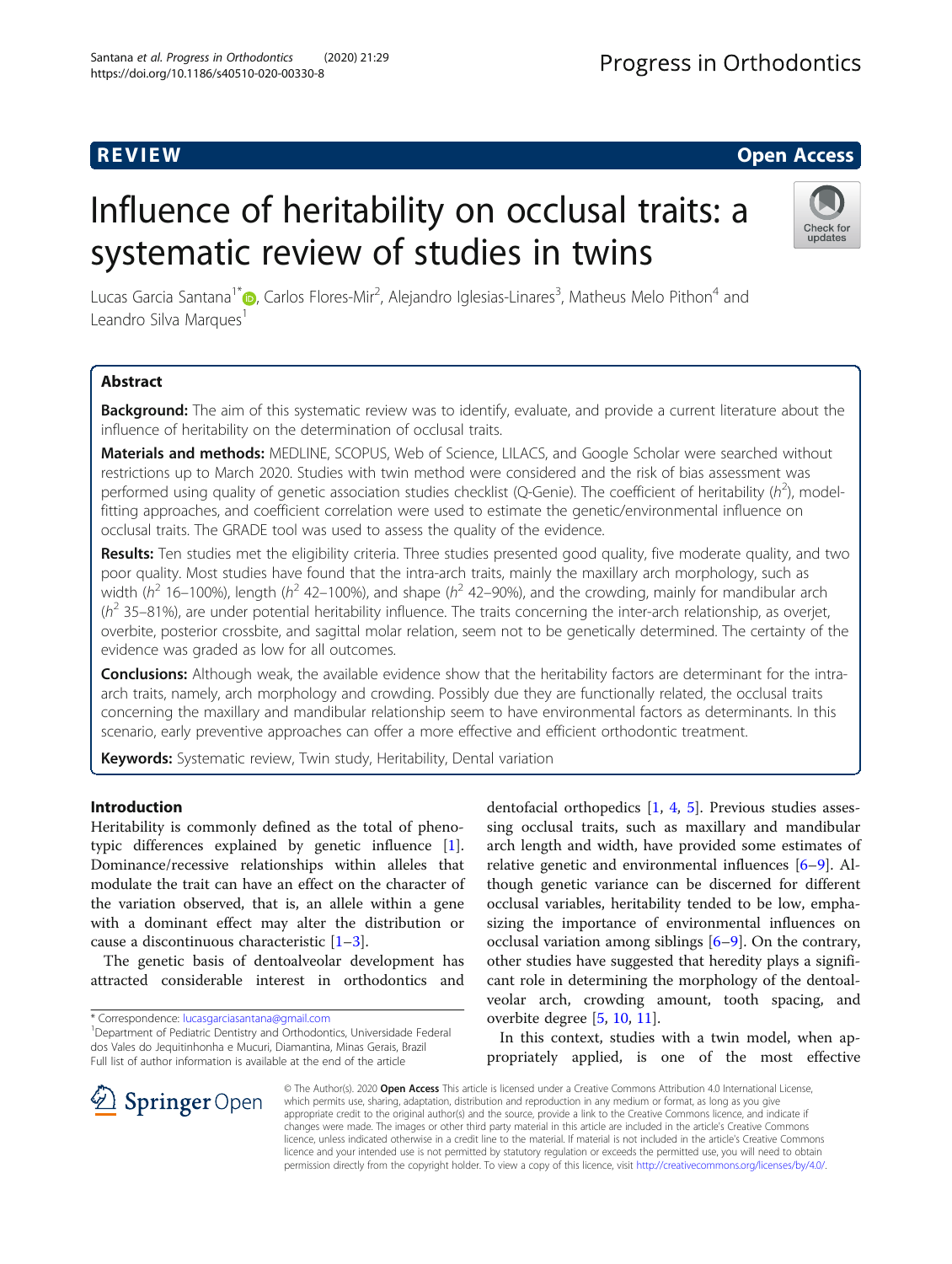instrument in assessing the relative contribution of genetic and environment factors to relevant occlusal traits [[5\]](#page-9-0). When there is a high correlation for a certain trait in pairs of monozygotic (MZ) or dizygotic (DZ) twins, it is strongly suggested that genetics is the primary etiology [[12,](#page-10-0) [13\]](#page-10-0). Thus, twin studies make it possible to control potentially confounding variables related to genetic load, allowing, for example, to diagnose the actual contribution or influence of determinant factors for the etiology of malocclusions [\[1](#page-9-0), [2](#page-9-0), [5](#page-9-0)].

A proper knowledge of the influence of heritability and the environmental factors on occlusal traits might increase our understanding of the etiology of malocclusions and therefore also of the limitations of orthodontic treatment. To the best of our knowledge, no systematic review has been carried out on this topic, and there is still considerable debate due to the lack of conclusive evidence. Based on these concepts, the aim of this systematic review was to identify the genetic influence in the establishment of malocclusions specifically considering studies in identical and fraternal twin individuals.

#### Material and methods

#### Protocol and registration

The report of this systematic review followed the guidelines of the Preferred Reporting Items for Systematic Review and Meta-Analysis (PRISMA) statement [[14\]](#page-10-0). The study protocol was set a priori and registered on PROS-PERO in August 2019 (CRD42019138059).

#### Eligibility criteria

For this systematic review, a PECOS question was established:

Population (P): MZ or DZ twin pairs with permanent dentition without previous or current orthodontic or orthopedic intervention;

Exposition (E): heredity background influence on occlusal traits in one of the twins;

Comparison (C): heredity background influence on occlusal traits in the other twins;

Outcomes (O): occlusal and dentoalveolar traits (overjet, overbite, arch morphology, crowding/spacing of teeth, crossbite, and sagittal relationship) quantified/ qualified through digital/plaster cast models, intra-oral measurements, or cephalogram;

Study design (S): observational twin studies such as cross-sectional, case-control studies, or data available at start from cohorts, and prospective studies with available diagnostic data at pre-treatment stage.

#### Exclusion criteria

The exclusion criteria were letters to the editor, editorials, case reports, case series, review articles, abstracts and discussions, sample with patients in deciduous or

mixed dentition at the time of the analysis, individuals with tooth extraction or any other surgical procedure, and studies evaluating individuals with craniofacial deformities, syndromes, and cleft lip palates.

#### Information sources and search strategy

Electronic searches in MEDLINE (PubMed), Web of Science, SCOPUS, and LILACS, with no publication date restrictions, were conducted up to March 2020. The search strategy was originally planned for PubMed and subsequently adapted for the other databases (Appendix). Manual searches on the references of the included articles and search in the Google Scholar were also carried out to assess partially the grey literature. There was no restriction of language for inclusion.

#### Study selection

The selection of the studies consisted of two phases. During the first phase, two authors (LGS, LSM) independently examined the titles/abstracts. Those references that met the eligibility criteria were included. Full-text of references with insufficient information in the title/abstract for a final decision on inclusion or exclusion was retrieved for evaluation. The studies that appeared to meet the inclusion criteria were selected for full-text analyses. The inclusion and exclusion criteria were applied independently by the same authors, and those studies that met the eligibility criteria were included. In both phases, divergences were resolved by consensus.

#### Data extraction and items extracted

The data extraction of the included articles was performed independently and in duplicate by two authors. A standardized table was used to extract the data. The following data were extracted: author and year of publication, country (ethnic origin of the sample), study design, sample, age, and variables (occlusal and dentoalveolar parameters) in addition to the analysis of results. Data was compared for accuracy, and any discrepancy was resolved through the reexamination of the original study.

#### Assessment of bias risk within studies

As described elsewhere [[15\]](#page-10-0), quality, internal validity, and risk of bias of the included studies were assessed using the validated quality of genetic association studies checklist (Q-Genie) [[15\]](#page-10-0). The Q-genie tool consists of 11 questions, which address the following aspects of study methodologies: study rationale, outcome, comparability, exposure, bias, sample size, analyses, statistical methods and control for confounding, inferences for genetic analyses, and inferences drawn from results. Each question has 7 possible answers as follows: "1 (poor)," "2," "3 (good)," "4," "5 (very good)," "6," "7 (excellent)." The overall quality of studies is classified as "poor quality" if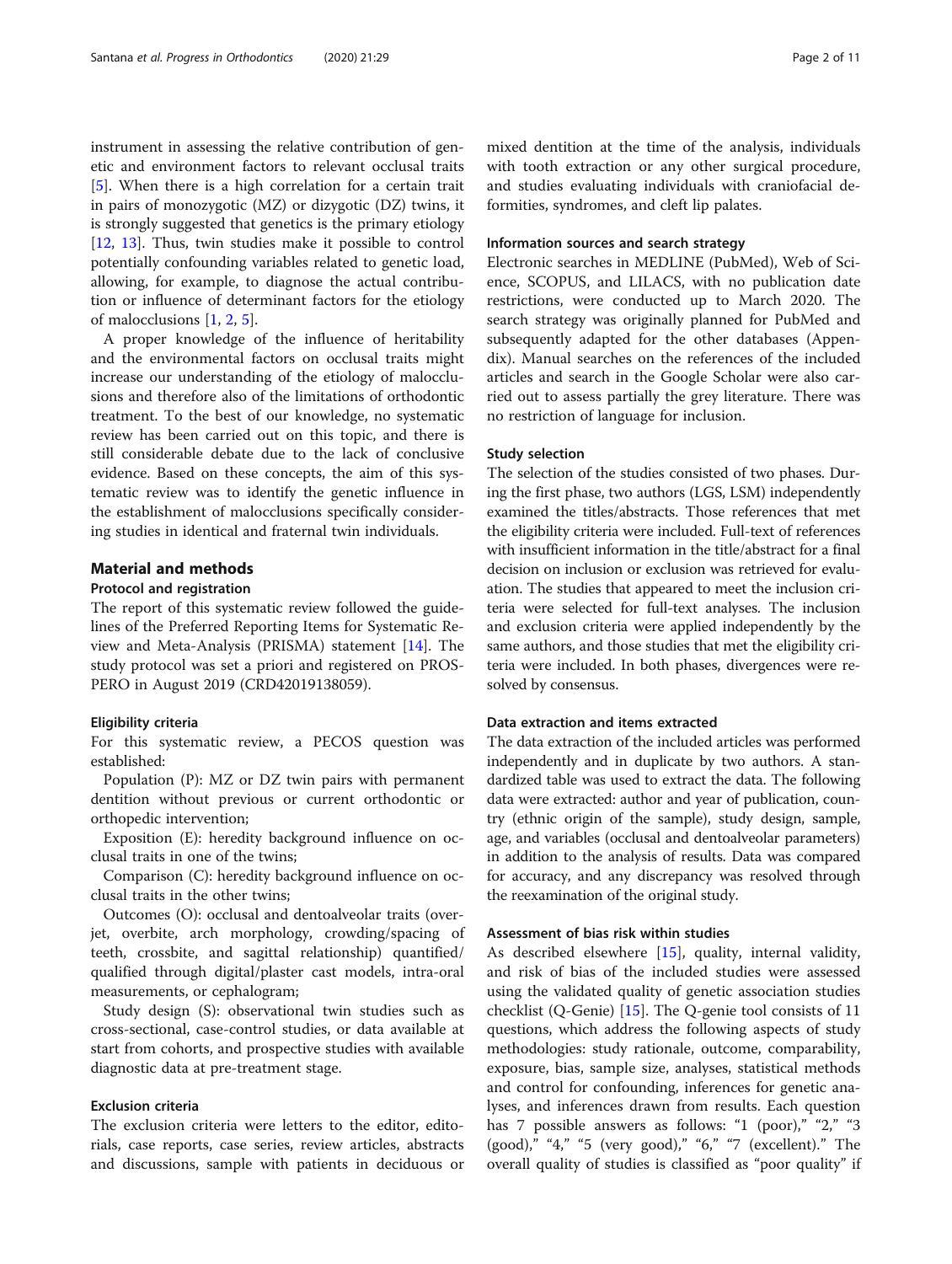score is < 35, a score of 36–45 indicates "moderate quality" and a score of > 45 indicates "good quality."

#### Evaluation of the level evidence (risk of bias across studies)

The level of evidence was assessed using the Grading of Recommendations, Assessment, Development and Evaluation Pro software (GRADEpro Guideline Development Tool, available online at [gradepro.org\)](http://gradepro.org) [[16\]](#page-10-0). An adaptation to the realities of genetic association studies was needed. We planned to assess the certainty of the evidence on intra-arch (arch width and length, and tooth alignment) and inter-arch (overjet, overbite, sagittal molar relationship, and crossbite) outcomes. For each outcome examined, the GRADE assesses number of studies included, study design, risk of bias, inconsistency, indirectness, imprecision, and other considerations (such as publication bias). Depending on the seriousness of the limitation in each one of these domains, the evidence could be downgraded by one or two levels. Based on this assessment, the certainty of the evaluation of the outcome could be very low, low, moderate, or high quality.

#### Summary measurements

The coefficient of heritability  $(h^2)$ , model-fitting approaches, and coefficient correlation were used based on continuous or dichotomous data to estimate the genetic/

environmental influence on occlusal traits. The  $h^2$  coefficient ranges from 0 to 1 (0 to 100%). In general, the low magnitude (less than or equal to 0.20) can be explained when the effect of environmental factors is important and the correlation between genotype and phenotype is small. The moderate heritability coefficient ranges from 0.20 to 0.40, and high when it is greater than or equal to 0.40, in which case the correlation between the phenotype and the genotype of the patient is remarkable [[17](#page-10-0), [18\]](#page-10-0). The model-fitting method might be used to estimate the influence of additive genetic factors (A), nonadditive genetic factors (D), common or shared environmental factors (C), and individual-unique environmental factors, including measurement error (E).

# Results

### Study selection

A complete search and selection flowchart is provided in Fig. 1. The search strategy yielded a total of 1319 references from the electronic databases. After the removal of duplicates and application of the eligibility criteria, 69 references were considered for full-text evaluation. The reasons for excluding studies eligible for full-text evaluation are given in the chart. At the end of the final eligibility evaluation phase, only 10 studies were included in this systematic review.

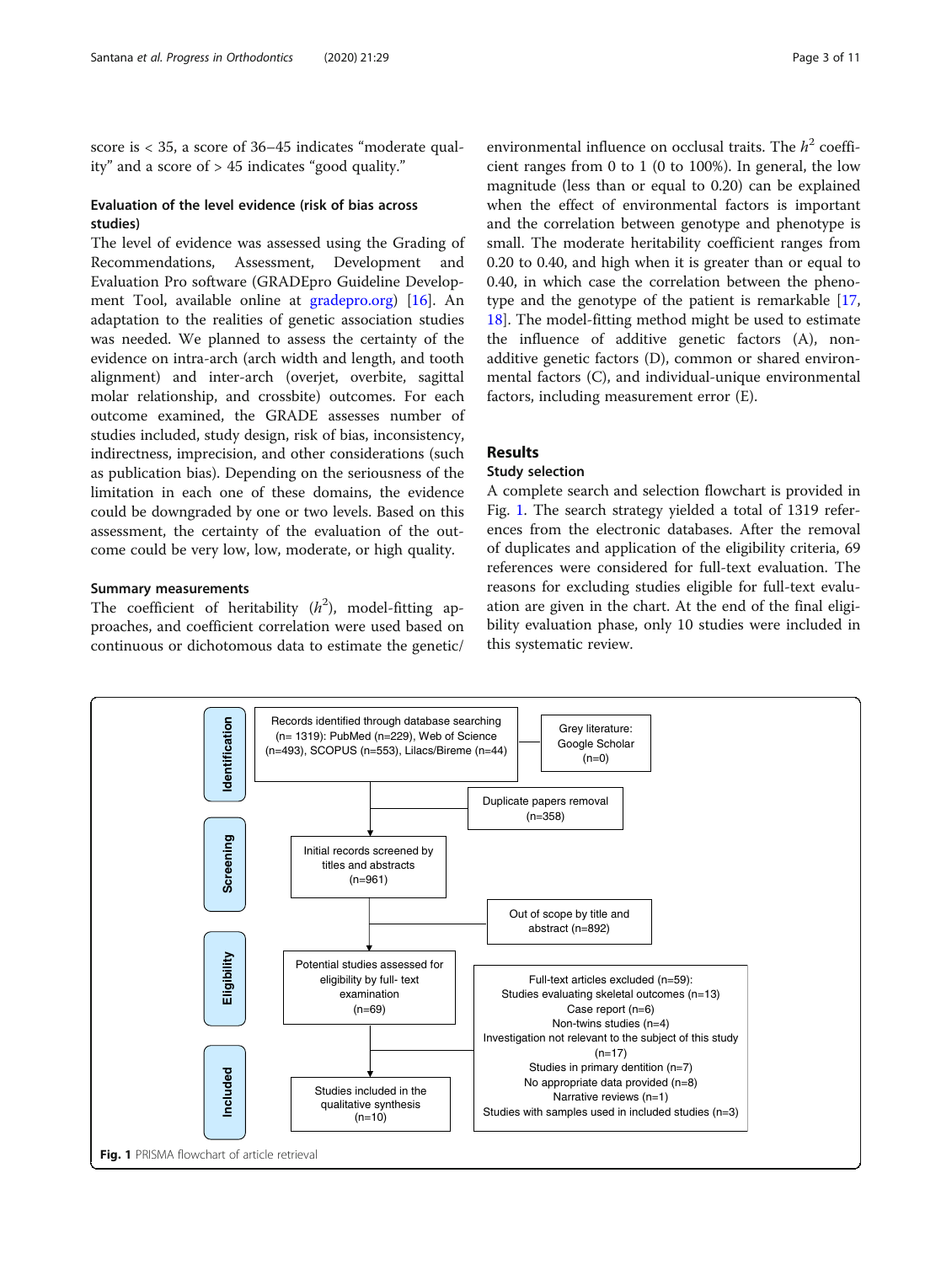#### Study characteristics

Table [1](#page-4-0) provides the descriptive characteristics of the 10 studies included in this systematic review. The studies were published between [19](#page-10-0)80  $[17]$  $[17]$  and 2017  $[19]$ . The studies included in this systematic review were conducted in six different countries, with most of the studies ( $n = 3$ ) coming from the USA. All included studies were cross-sectional. The mean age of participants ranged from 14  $[24]$  $[24]$  to 42  $[22]$  $[22]$  years. One study  $[13]$  $[13]$  did not report the age of the participants; however, in all studies, the sample was evaluated in permanent dentition.

A total sample of 497 pairs of MZ twins and 366 pairs of DZ twins were evaluated. Nine studies evaluated both MZ and DZ twins, and only 1 study [\[19](#page-10-0)] evaluated exclusively MZ twins. Zygosity between twin pairs was confirmed by DNA testing in three included studies [\[7](#page-10-0), [10,](#page-10-0) [20](#page-10-0)]. In four studies [\[13,](#page-10-0) [17,](#page-10-0) [23,](#page-10-0) [24](#page-10-0)], it was determined by serological for genetic markers, while one study [[22](#page-10-0)] assigned using serologic and morphologic criteria together with dermatoglyphics. Two studies [\[19,](#page-10-0) [21\]](#page-10-0) did not mention how zygosity between twins was confirmed.

Six studies used plaster dental casts [\[10,](#page-10-0) [17,](#page-10-0) [21](#page-10-0)–[24](#page-10-0)] and one study used three-dimensionally scanned dental casts [[7](#page-10-0)] to evaluate occlusal traits, such as overjet, overbite, posterior crossbite, arch morphology (shape, width, length, and asymmetry), molar sagittal position, tooth spacing, and crowding. One study [\[20\]](#page-10-0) used cephalometric radiographs to evaluate overjet and overbite. One study [[19\]](#page-10-0) used the Peer Assessment Rating (PAR) index to evaluate occlusal parameters. Kawala et al. [[13\]](#page-10-0) did not report the survey method used for data collection.

The most common method (used in six studies [\[7](#page-10-0), [13](#page-10-0), [17,](#page-10-0) [21,](#page-10-0) [23,](#page-10-0) [24\]](#page-10-0)) to estimate the strength of genetic and environmental contributions was through the  $h^2$  coefficient. One study [\[20](#page-10-0)] used a model-fitting approach and one study [[7\]](#page-10-0) used both methods. Only two studies [[19](#page-10-0), [22\]](#page-10-0) used the correlation coefficient as the main analysis.

#### Risk of bias within studies

The methodological appraisal of the included studies is reported in Table [2](#page-6-0).

Studies were scored between 33 and 49 in the Q-Genie checklist. Three studies [[10,](#page-10-0) [20](#page-10-0), [22\]](#page-10-0) were rated to have good quality, five studies as moderate quality [\[7](#page-10-0), [17,](#page-10-0) [21,](#page-10-0) [23](#page-10-0), [24\]](#page-10-0), and two studies [\[13,](#page-10-0) [19](#page-10-0)] rated to have poor quality. On average, included studies were rated as good for most of the items on the tool except for the domain "sample size and power" as studies had not described or determined the sample size required for their studies (convenience sample). Other items with the lowest classification were the "other sources of bias" and "selection and comparability of comparison group," due no information was provided regarding blinding of outcome assessment, and one study [\[16](#page-10-0)] evaluated a sample of twins born or residing in different countries, which may make the sample more representative.

#### Synthesis of results

Due to a lack of methodological, clinical, and statistical heterogeneity, a meta-analysis was not justifiable. Identified sources of heterogeneity were distinct methods for assessing the genetic contribution for occlusal parameters, different landmark references identified to evaluate the outcome, and heterogeneity between MZ and DZ twin samples.

#### Results of individual studies

Main findings of the included studies can be found in Table [1](#page-4-0). The most occlusal traits evaluated were overjet and overbite (six studies evaluated both outcomes [\[13,](#page-10-0) [17](#page-10-0), [20](#page-10-0), [22](#page-10-0)–[24\]](#page-10-0)), and heritability estimates were generally low. Only one study [\[23\]](#page-10-0) reported potential genetic dominance for overjet ( $h^2 = 0.77$ ,  $p = 0.0001$ ), while two studies reported for overbite [\[20,](#page-10-0) [24\]](#page-10-0). A model-fitting method has shown that overbite seems to be mostly determined by dominant genetic factors (74%), less influenced by specific environmental factors represent (26%) [\[20\]](#page-10-0).

Genetic variation has a major effect on arch width and length. Four studies [[7](#page-10-0), [10,](#page-10-0) [17](#page-10-0), [22\]](#page-10-0) (out of a total of five studies [\[7](#page-10-0), [10](#page-10-0), [17](#page-10-0), [22](#page-10-0), [23](#page-10-0)]) found modest to high heritability potential on maxillary ( $h^2$  ranged from 0.16 [[17](#page-10-0)] to 1 [\[10\]](#page-10-0)) and mandibular ( $h^2$  ranged from 0.22 [\[17](#page-10-0)] to 1 [[10\]](#page-10-0)) arch width, being the traits most cited by studies with genetic dominance. This was confirmed in MZ and DZ twins reared apart [\[22\]](#page-10-0). One study [\[7](#page-10-0)] reported a greater environmental component (51%) for the determination of mandibular second premolars width, while the distance between maxillary and mandibular lateral incisors, canines, molars, and maxillary interpremolares showed a high heritability estimates. Three studies [\[7](#page-10-0), [10,](#page-10-0) [23](#page-10-0)] (out of a total of four studies [[7](#page-10-0), [10,](#page-10-0) [17,](#page-10-0) [23](#page-10-0)]) reported a relevant heritability coefficient for arch length. In common, in these studies, the highest heritability coefficients were for the maxillary arch  $(h^2)$  range from 0.42 [[17\]](#page-10-0) to 1 [\[10\]](#page-10-0)) than for the mandibular arch  $(h^2)$  range from 0.28 [\[17](#page-10-0)] to 0.86 [[7\]](#page-10-0)).

Two studies [\[17](#page-10-0), [21](#page-10-0)] evaluated the shape of the maxillary and mandibular arch and the presence of asymmetries. A genetic contribution to the arch shape was reported with the maxillary arch ( $h^2$  = 0.90 and  $h^2$  = 0.42 for quartic and quadratic arch terms, respectively) being superior to the mandibular arch ( $h^2$  = 0.35 and  $h^2$ ) = 0 for quartic and quadratic arch terms, respectively) [[21\]](#page-10-0). However, there was no pattern in the correlation values between the quadrants of the maxillary and mandibular arch, suggesting that, although opposing arches within the individuals are functionally related, they will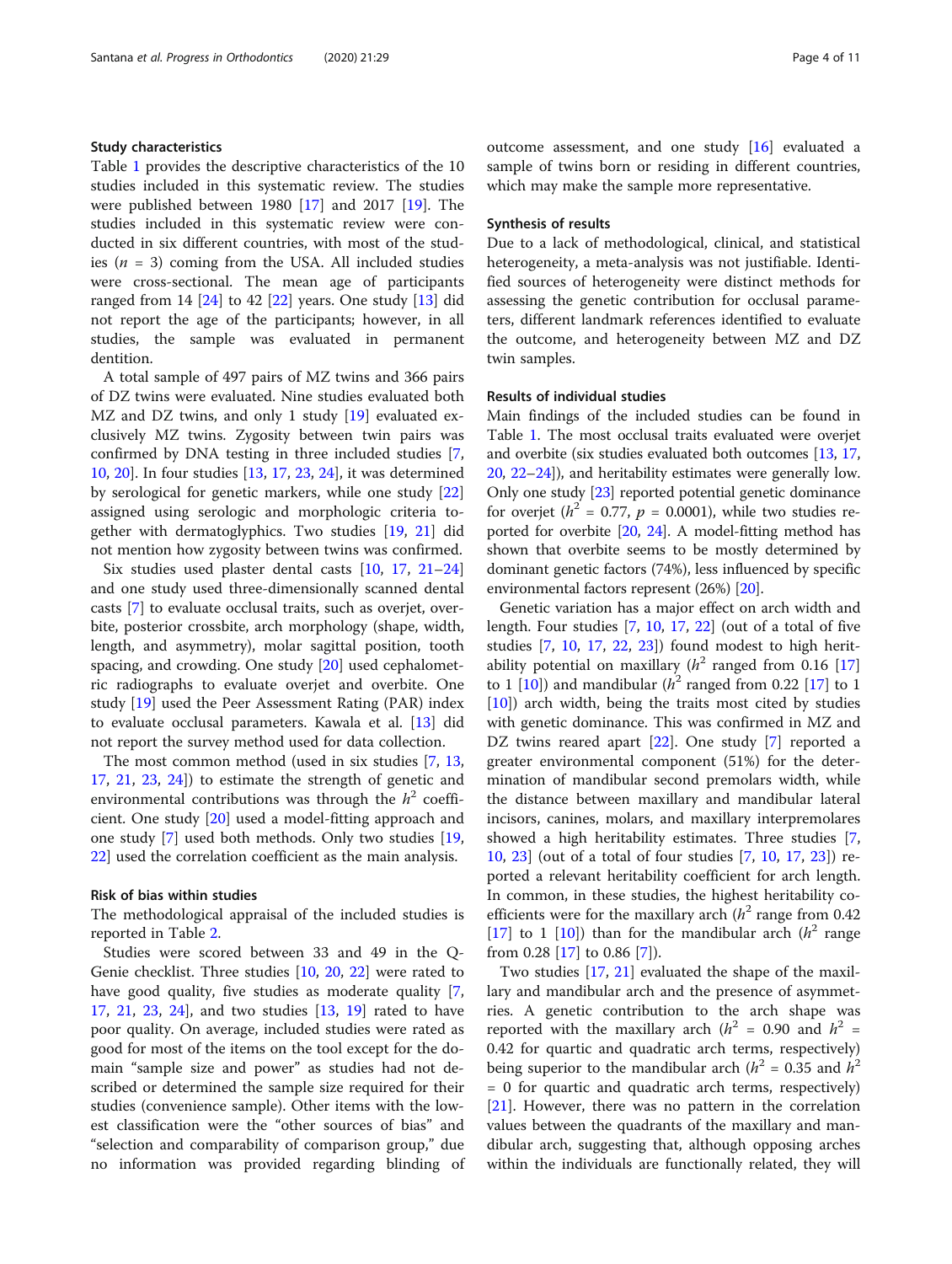<span id="page-4-0"></span>

|                                        |           |                              | Table 1 Summary of characteristics of the included studies |                                          |                                            |                                            |                                                                                                                                          |                                                                                                                                                                                                                                                                                                                                                                                                                                               |
|----------------------------------------|-----------|------------------------------|------------------------------------------------------------|------------------------------------------|--------------------------------------------|--------------------------------------------|------------------------------------------------------------------------------------------------------------------------------------------|-----------------------------------------------------------------------------------------------------------------------------------------------------------------------------------------------------------------------------------------------------------------------------------------------------------------------------------------------------------------------------------------------------------------------------------------------|
| Authors, year                          | Country   | design<br>Study              | mean age (years)<br>zygosity and n,<br>Type of twin        | Analysis of<br>zygosities                | Analysis to<br>heritability<br>estimate    | Clinical records                           | dentoalveolar<br>Occlusal and<br>traits                                                                                                  | Main outcomes results                                                                                                                                                                                                                                                                                                                                                                                                                         |
| Kučević et al.<br>2017 [19]            | Serbia    | sectional<br>Cross-<br>study | 30 MZ pairs, 20-<br>40 years                               | $\widetilde{\Xi}$                        | Correlation<br>coefficient                 | $\widetilde{\Xi}$                          | 1. PAR index                                                                                                                             | The mean difference between the twins groups were not significant,<br>indicating hereditary dominance for the occlusal characteristics of PAR                                                                                                                                                                                                                                                                                                 |
| Sidlauskas<br>et al. 2016<br>20        | Lithuania | sectional<br>Cross-<br>study | 90 MZ pairs, 22.4<br>51 DZ pairs, 20.4<br>years<br>years   | analysis<br>DNA.                         | approach<br>Model-<br>fitting              | Cephalometric<br>landmarks                 | 1. Overjet<br>2. Overbite                                                                                                                | factors, whereas overbite is determined by dominant genetic factors (76%)<br>Overjet is determined by unique (50%) and shared (50%) environment<br>and specific environment factors (24%)                                                                                                                                                                                                                                                     |
| Švalkauskienė<br>et al. 2015<br>$[10]$ | Lithuania | sectional<br>Cross-<br>study | 40 MZ pairs, 17.8<br>32 DZ pairs, 20.2<br>years<br>years   | analysis<br>$\frac{4}{\sqrt{2}}$         | $h^2$                                      | Dental casts                               | 1. Arch length<br>2. Arch width                                                                                                          | The maxillary arch length is more likely to be genetically determined than mandibular length ( $\hbar^2=1$ and 0.57, respectively)<br>maxilla, the largest genetic effect was between the lateral incisors. Similar,<br>Moderate to high $h^2$ coefficients were found for the arch width. In the<br>but lower estimates were found for canines and first premolars in the<br>maxilla, as well as for the first premolars of mandibular arch. |
| Kawala et al.<br>2007 [13]             | Poland    | sectional<br>Cross-<br>study | 90 MZ pairs, NR<br>74 DZ pairs, NR                         | Serologic and<br>morphologic<br>analysis | $h^2$                                      | $\widetilde{\Xi}$                          | malocclusion<br>5. Intertooth<br>6. Crowding<br>3. Posterior<br>2. Overbite<br>4. Type of<br>1. Overjet<br>crossbite<br>spacing<br>Angle | malocclusion (11%) and mandibular crowding (12%) showed examined<br>Hereditary coefficient had low or negative values. Only class II angle<br>values higher than 10% of hereditary determination                                                                                                                                                                                                                                              |
| Eguchi et al.<br>2004 [7]              | Australia | sectional<br>Cross<br>study  | 44 MZ pairs, 15.8<br>34 DZ pairs, 17<br>years<br>years     | analysis<br>$\frac{1}{2}$                | approach<br>Model-<br>and $h^2$<br>fitting | 3D dental<br>casts                         | 1. Arches<br>2. Arches<br>length<br>width                                                                                                | width (ranged from 0.49 to 0.92) and arch length (0.86 mandibular arch and<br>0.94 for maxillary arch). The width between the lower second premolars<br>High genetic contribution was found for maxillary and mandibular arch<br>showed greater environmental component (51%)                                                                                                                                                                 |
| Richards et al.<br>1990 [21]           | Australia | sectional<br>Cross-<br>study | 29 MZ pairs, 15.8<br>19 DZ pairs, 15.8<br>years<br>years   | $\frac{\alpha}{2}$                       | h <sup>2</sup>                             | Photographs<br>obtained by<br>dental casts | morphology<br>asymmetry<br>2. Arch<br>1. Arch                                                                                            | Ш<br>0.42 for quartic and quadratic arch terms, respectively) and mandibular (h <sup>2</sup><br>The genetic factors influence the shape of the maxillary $\langle h^2 = 0.90$ and $h^2$<br>arches. However, no evidence of genetic factors influence asymmetry in<br>= 0.35 and $h^2$ = 0.0 for quartic and quadratic arch terms, respectively)<br>either maxilla or mandible                                                                 |
| Boraas et al.<br>1988 [22]             | USA       | sectional<br>Cross-<br>study | 32 MZ pairs, 39.9<br>16 DZ pairs, 42.1<br>years<br>years   | Serologic<br>analysis                    | Correlation<br>coefficient<br>and $h^2$    | Dental cast                                | Arch width<br>Crowding<br>2. Overbite<br>1. Overjet<br>$\vec{m}$<br>$\overline{4}$                                                       | significant resemblance within both monozygotic $(p < 0.001)$ and dizygotic<br>$(p < 0.01, p < 0.05)$ pairs, whereas overjet and overbite showed no<br>Intercanine and intermolar arch width, and malalignment showed<br>significant resemblance within pairs                                                                                                                                                                                 |
| Sharma et al.<br>1986 [23]             | India     | sectional<br>Cross-<br>study | 23 MZ pairs, 17.5<br>35 DZ pairs, 17.5<br>years<br>years   | Serological<br>analysis                  | $h^2$                                      | Dental casts                               | 4. Arch length<br>5. Arch width<br>relationship<br>2. Overbite<br>3. Posterior<br>1. Overjet<br>6. Sagittal<br>crossbite<br>molar        | The occlusal traits: overbite ( $h^2 = 0.77$ ), sagittal molar relationship ( $h^2 = 0.63$ ), anterior ( $h^2 = 0.81$ ) and total teeth crowding ( $h^2 = 0.68$ ), maxillary and<br>0.63 and 0.67, respectively) are under potential dominant genetic influence<br>mandibular arch length ( $h^2 = 0.72$ and 0.66, respectively) and width ( $h^2$                                                                                            |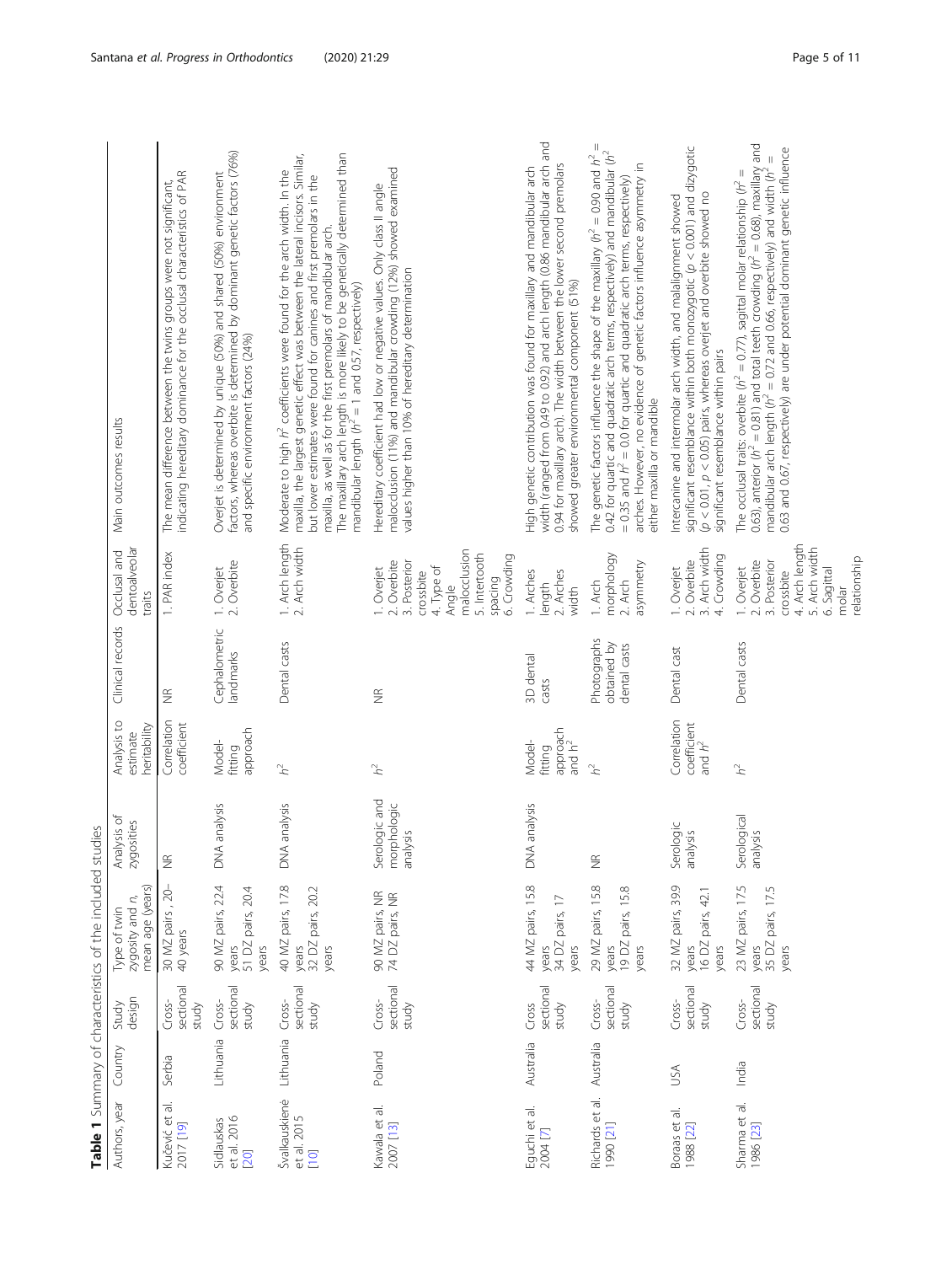|                                     |         |                              | CONSULTING CONSULTANT DURING CONSULTANT CONSULTANT CONSULTANT DURING CONSULTANT DURING |                                             |                                         |                                                                 |                                                                                                                                                                                                                                                                        |                                                                                                                                                                                                                                                                                                                       |  |
|-------------------------------------|---------|------------------------------|----------------------------------------------------------------------------------------|---------------------------------------------|-----------------------------------------|-----------------------------------------------------------------|------------------------------------------------------------------------------------------------------------------------------------------------------------------------------------------------------------------------------------------------------------------------|-----------------------------------------------------------------------------------------------------------------------------------------------------------------------------------------------------------------------------------------------------------------------------------------------------------------------|--|
| Authors, year                       | Country | Study<br>design              | mean age (years)<br>zygosity and n,<br>Type of twin                                    | Analysis of<br>zygosities                   | Analysis to<br>heritability<br>estimate | Clinical records                                                | dentoalveolar<br>Occlusal and<br>traits                                                                                                                                                                                                                                | Main outcomes results                                                                                                                                                                                                                                                                                                 |  |
|                                     |         |                              |                                                                                        |                                             |                                         |                                                                 | 7. Intertooth<br>9. Posterior<br>8. Anterior<br>crowding<br>crowding<br>crowding<br>10. Total<br>spacing                                                                                                                                                               |                                                                                                                                                                                                                                                                                                                       |  |
| Potter et al.<br>1981 [24]          | JSA     | sectional<br>Cross-<br>study | 87 MZ pairs, 14<br>years<br>77 DZ pairs, 14<br>years                                   | Genetic markers<br>in the blood<br>analysis | $\vec{h}^2$                             | Dental casts                                                    | 5. Intertooth<br>6. Crowding<br>2. Overbite<br>3. Posterior<br>relation of<br>I. Overjet<br>4. Sagittal<br>crossbite<br>spacing<br>molar                                                                                                                               | Only overbite and spacing showed significant genetic determination. The<br>environmental variance is not supported by the occlusal characteristics<br>other variables had the environmental factors as determinants, but                                                                                              |  |
| et al. 1980<br>Corruccini<br>$[17]$ | USA     | sectional<br>Cross-<br>study | 32 MZ pairs, 14.5<br>28 DZ pairs, 14.5<br>years<br>years                               | dermatoglyphic<br>Serologic and<br>analysis | $h^2$                                   | Dental casts                                                    | 4. Arch length<br>6. Arch width<br>8. Intertooth<br>10. posterior<br>relationship<br>2. Overbite<br>3. Posterior<br>asymmetry<br>9. Anterior<br>. Overjet<br>7. Sagittal<br>crowding,<br>crowding<br>crowding<br>crossbite<br>11. Total<br>spacing<br>5. Arch<br>molar | (100%), maxillary and mandibular posterior malalignment (95% and 61%),<br>Maxillary and mandibular arch length (42% and 28%, respectively), upper<br>and mandibular anterior malalignment (35%) yield significant heritability<br>and lower molar width (16% and 22%, respectively), posterior crossbite<br>estimates |  |
|                                     |         |                              | h <sup>2</sup> coefficient of heretability, MZ monozygotic twins, DZ dizygotic         |                                             |                                         | twins, PAR Peer Assessment Rating, USA United States of America |                                                                                                                                                                                                                                                                        |                                                                                                                                                                                                                                                                                                                       |  |
|                                     |         |                              |                                                                                        |                                             |                                         |                                                                 |                                                                                                                                                                                                                                                                        |                                                                                                                                                                                                                                                                                                                       |  |

Table 1 Summary of characteristics of the included studies (Continued) **Table 1** Summary of characteristics of the included studies (Continued)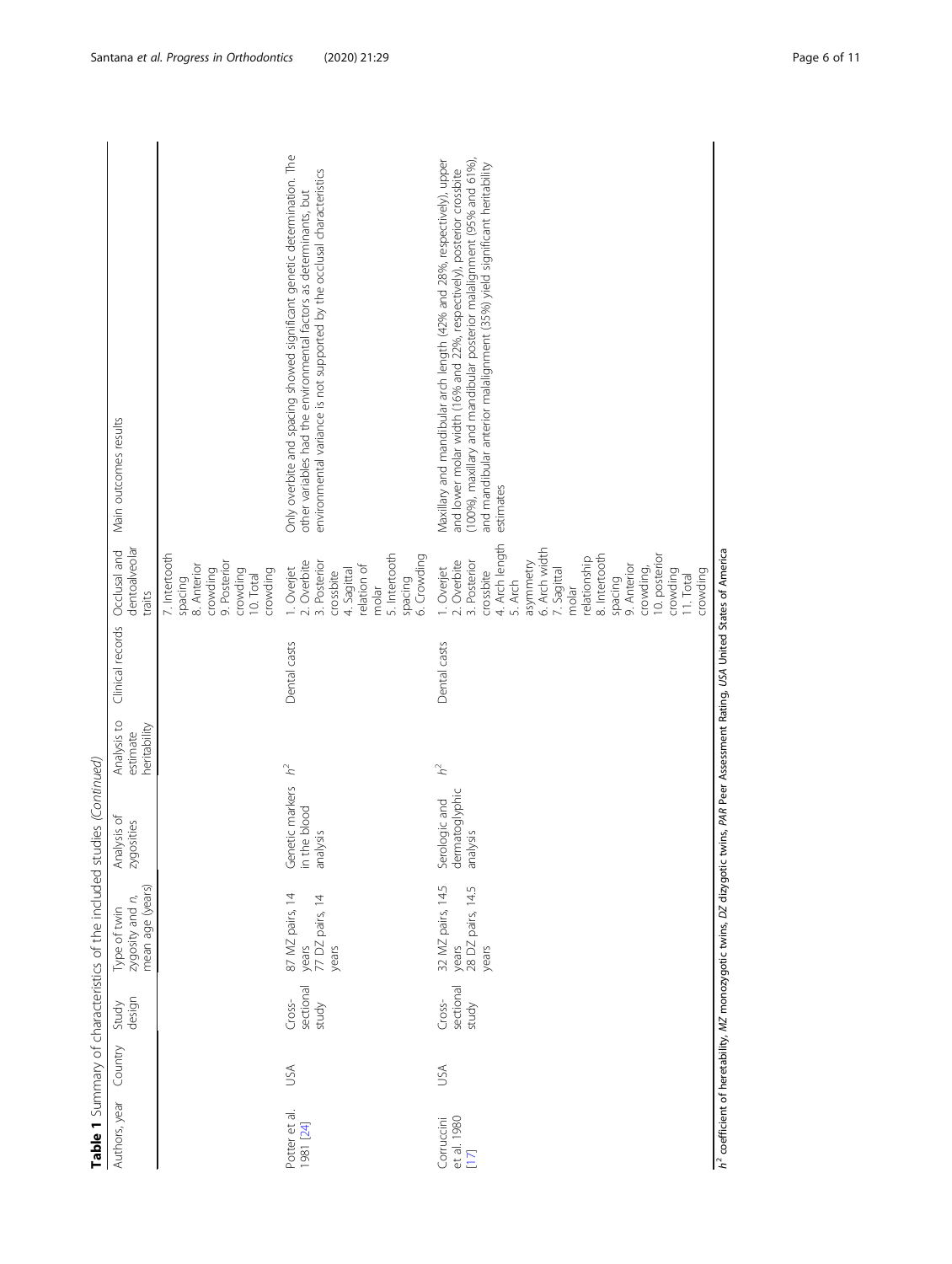|                                | Items |               |                |                |           |   |                |   |                |    |    |       |
|--------------------------------|-------|---------------|----------------|----------------|-----------|---|----------------|---|----------------|----|----|-------|
|                                |       | $\mathcal{P}$ | 3              | $\overline{4}$ | 5         | 6 | 7              | 8 | 9              | 10 | 11 | Score |
| Kučević et al. 2017 [19]       | 5     | 5             |                | <b>NA</b>      | <b>NA</b> | 2 | 2              | 5 | 5              | V  | 5  | 33    |
| Sidlauskas et al. 2016 [20]    | 6     | 6             | 5              | <b>NA</b>      | <b>NA</b> | 4 | 2              | 6 | 7              | 6  | 6  | 48    |
| Švalkauskienė et al. 2015 [10] | 6     | 6             | 5              | <b>NA</b>      | <b>NA</b> | 3 | $\overline{2}$ | 6 | 6              | 6  | 6  | 46    |
| Kawala et al. 2007 [13]        | 3     | 3             | 4              | <b>NA</b>      | <b>NA</b> | 3 | $\overline{2}$ | 3 | $\overline{4}$ | 5  | 5  | 32    |
| Equchi et al. 2004 [7]         | 6     | 6             | $\overline{4}$ | <b>NA</b>      | <b>NA</b> | 4 | $\overline{2}$ | 5 | 6              | 6  | 6  | 45    |
| Richards et al. 1990 [21]      | 6     | 6             | $\overline{4}$ | <b>NA</b>      | <b>NA</b> | 4 | $\overline{2}$ | 6 | 6              | 3  | 5  | 42    |
| Boraas et al. 1988 [22]        | 6     | 6             | 5              | <b>NA</b>      | <b>NA</b> | 5 | $\overline{2}$ |   | 6              | 6  | 6  | 49    |
| Sharma et al. 1986 [23]        | 6     |               | $\overline{4}$ | <b>NA</b>      | <b>NA</b> | 3 | $\overline{2}$ | 6 | 6              | 6  | 5  | 45    |
| Potter et al. 1981 [24]        | 5     | 6             | 4              | <b>NA</b>      | <b>NA</b> | 3 | $\overline{2}$ | 6 | 6              | 6  | 5  | 43    |
| Corruccini et al. 1980 [17]    | 6     | 6             | $\overline{4}$ | <b>NA</b>      | <b>NA</b> | 4 | 2              | 6 | 6              | 6  | 5  | 45    |

<span id="page-6-0"></span>

|  | Table 2. Quality assessment scores for the selected studies based on the quality of genetic association studies (Q-Genie) |  |  |  |  |  |  |
|--|---------------------------------------------------------------------------------------------------------------------------|--|--|--|--|--|--|
|--|---------------------------------------------------------------------------------------------------------------------------|--|--|--|--|--|--|

1 rationale for study, 2 selection and definition of outcome of interest, 3 selection and comparability of comparison group (if applicable), 4 technical classification of the exposure, 5 non-technical classification of the exposure, 6 other sources of bias, 7 sample size and power, 8 a priori planning of analysis, 9 statistical methods and control for confounding, 10 testing of assumptions and inferences for genetic analysis, 11 appropriateness of inferences drawn from results. All items have a maximum score of 7. NA not applicable

Table 3 GRADE evidence profile table about influence of heritability in main occlusal traits

|             | Certainty Assessment    |                               |                                              |             |                              |               |                                                                                                                                       |                                     |
|-------------|-------------------------|-------------------------------|----------------------------------------------|-------------|------------------------------|---------------|---------------------------------------------------------------------------------------------------------------------------------------|-------------------------------------|
| No. of      | Study<br>Studies design | Risk of<br>bias               | Inconsistency Indirectness Imprecision Other |             |                              | consideration | Impact                                                                                                                                | Overall<br>certainty of<br>evidence |
| Arch width  |                         |                               |                                              |             |                              |               |                                                                                                                                       |                                     |
| 6           | OS <sup>a</sup>         |                               | Serious <sup>b</sup> Not serious             | Not serious | Not serious None             |               | Arch width has an important heritability<br>component                                                                                 | $\oplus \oplus \odot \odot$<br>Low  |
| Arch length |                         |                               |                                              |             |                              |               |                                                                                                                                       |                                     |
| 5           | OS <sup>a</sup>         |                               | Serious <sup>b</sup> Not serious             | Not serious | Not serious None             |               | Genetic determination can be demonstrated with a<br>higher heritability coefficient for the maxillary arch<br>than for the mandibular | $\oplus \oplus \odot \odot$<br>Low  |
| Overjet     |                         |                               |                                              |             |                              |               |                                                                                                                                       |                                     |
| 6           | OS <sup>a</sup>         |                               | Serious <sup>b</sup> Not serious             | Not serious | Not serious None             |               | The heritability estimate for was not often<br>mentioned, highlighting a strong environmental<br>contribution to observed variation   | $\oplus \oplus \odot \odot$<br>Low  |
| Overbite    |                         |                               |                                              |             |                              |               |                                                                                                                                       |                                     |
| 6           | OS <sup>a</sup>         |                               | Serious <sup>b</sup> Not serious             | Not serious | Not serious None             |               | Heritability was weak for overbite, suggesting the<br>presence of hidden environmental determinacies                                  | $\oplus \oplus \odot \odot$<br>Low  |
|             |                         | Malalignment/intertooth space |                                              |             |                              |               |                                                                                                                                       |                                     |
| 5           | OS <sup>a</sup>         |                               | Serious <sup>b</sup> Not serious             | Not serious | Not serious None             |               | The alignment of teeth, mainly in the mandibular<br>arch, is under strong dominance of genetic factors                                | $\oplus \oplus \odot \odot$<br>Low  |
|             |                         | Sagittal molar relationship   |                                              |             |                              |               |                                                                                                                                       |                                     |
| 4           | OS <sup>a</sup>         |                               | Serious <sup>b</sup> Not serious             |             | Not serious Not serious None |               | It appears that the environmental component as<br>the major determinant                                                               | $\oplus \oplus \odot \odot$<br>Low  |
|             | Posterior crossbite     |                               |                                              |             |                              |               |                                                                                                                                       |                                     |
| 4           | OS <sup>a</sup>         |                               | Serious <sup>b</sup> Not serious             | Not serious | Not serious None             |               | Although one study reports a high heritability<br>value, most studies did not shown a genetic<br>influence on this trait              | $\oplus \oplus \odot \odot$<br>Low  |

<sup>a</sup>Down one level by study design, OS observational studies<br><sup>b</sup>Based on the bias of risk assessment tool Based on the bias of risk assessment tool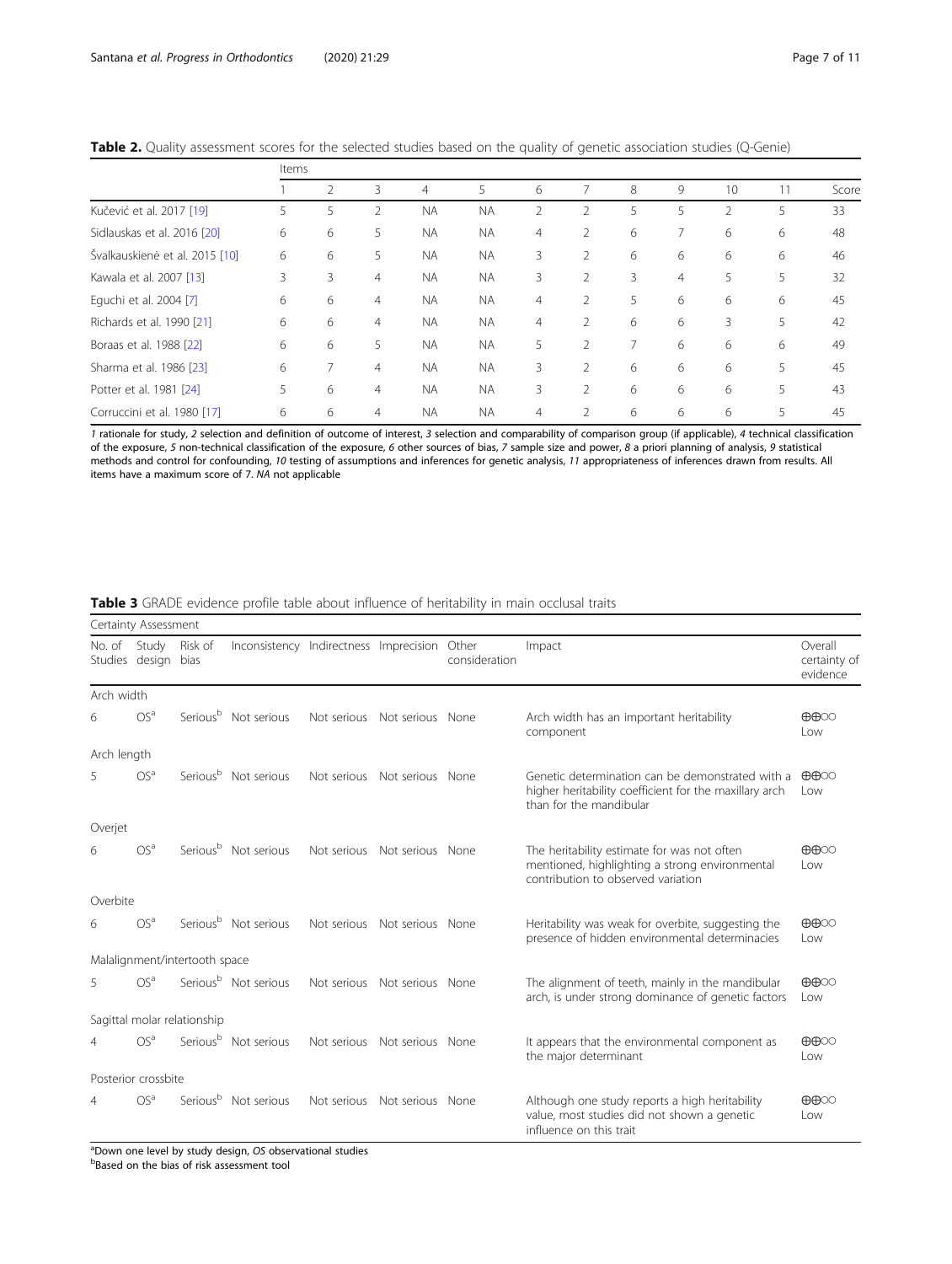not necessarily be similar in shape ( $p > 0.05$ ) [[21\]](#page-10-0). Thus, environmental influences are more determinant for the asymmetry of the maxillary and mandibular arches ( $h^2$  = 0,  $p > 0.05$  [\[17](#page-10-0)]. In the same way, three studies [\[13,](#page-10-0) [23](#page-10-0), [24\]](#page-10-0) (out of four studies [[13,](#page-10-0) [17](#page-10-0), [23](#page-10-0), [24](#page-10-0)]) did not report that the posterior crossbite may be influenced by heritability factors.

Regarding the alignment/tooth spacing ratio, two studies [\[17,](#page-10-0) [23](#page-10-0)] reported that malalignment of the mandibular anterior teeth have significant heritability estimates  $(h<sup>2</sup>$  range from 0.35 [[17\]](#page-10-0) to 0.81 [[23\]](#page-10-0)), while for maxillary arch no significant value were found  $(h^2 = 0)$ . Similarly, a significant 12% correlation was reported for hereditary determination of mandibular incisor crowding [\[13](#page-10-0)]. As far as posterior tooth rotation or displacement are concerned, one study [\[17](#page-10-0)] found a genetic dominance for the mandibular ( $h^2$  = 0.61,  $p$  = 0.04) and maxillary ( $h^2$  = 0.95,  $p = 0.0001$ ) arches, while one study [[23](#page-10-0)] reported no hereditary influence for this variable  $(h^2 = 0, p =$ 0.68). The presence of intra-arch spacing showed also modest heritability component [[23,](#page-10-0) [24](#page-10-0)]. Finally, one study [\[22\]](#page-10-0) found that tooth misalignment showed statistical significant differences in both MZ ( $p < 0.001$ ) and DZ ( $p < 0.01$ ) twin pairs.

The role of heritability of the sagittal relationship examined at the level of first molars was evaluated in four studies [\[13,](#page-10-0) [17,](#page-10-0) [23,](#page-10-0) [24\]](#page-10-0). Three studies [\[13,](#page-10-0) [17,](#page-10-0) [24\]](#page-10-0) concluded no or low influence of heredity  $(h^2)$  range from 0.09 [[17\]](#page-10-0) to 0.11 [\[13](#page-10-0)]), while only one study [[23\]](#page-10-0) reported a significant influence of heredity for this parameter between pairs of twins ( $h^2 = 0.63$ ,  $p = 0.006$ ).

The only study [\[18\]](#page-10-0) that used the PAR index did not report significant mean difference between twin groups, indicating hereditary dominance for the final PAR index value.

#### Assessment of the certainty of evidence

The certainty of evidence was evaluated according to the GRADE approach. The evaluated outcomes and reasons for downgrading the level of evidence are detailed in Table [3](#page-6-0). The certainty level of evidence regarding the heritability of occlusal traits assessed was graded as low.

#### External validity of findings

The 10 studies included had convenience samples, as the twin sample was recruited from hospitals or universities. Due to the relative low prevalence of twins [\[25](#page-10-0)], it may be impractical to do a population study. However, it is noteworthy that studies included participants from various countries. This is important as the results were not restricted to a single geographic location or individuals exposed to the same local environmental factors, and possibly different ethnic origins were assessed.

#### **Discussion**

#### Summary of evidence

This systematic review raises the question to which extent occlusal traits are attributable to heritability of untreated orthodontically individuals in permanent dentition. For this purpose, heritability evaluation might be used as an initial approach in genetic studies, as it provides an estimate of how much phenotypic difference is conditioned by genetic influence [\[18,](#page-10-0) [20](#page-10-0)] Methodologies with twin studies provide them with the best information on the role of genetics versus environment in determining occlusal characteristics [\[2](#page-9-0)]. This is useful because the success of most orthodontic treatments depend on knowing the etiology of malocclusion for a problem-oriented approach [\[26](#page-10-0)].

Considering the fact that the GRADE tool suggested an overall low level of certainty, the results of this systematic review that included studies conducted on samples of twins of different nationalities suggests variable and frequently irrelevant heritability influence for overbite, overjet, sagittal molar relationship, and posterior crossbite, with highly accurate statistical analysis. Genetic variation seems to have an important effect mainly on width, length, and shape of the dental arch and the alignment/tooth spacing ratio, which were the most commonly reported occlusal characteristics in studies with genetically deterministic and/or higher heritability coefficients.

Genetic determination estimates for intra-arch traits that included teeth malalignments, teeth rotations, and inter-tooth spacing were significantly higher than the sagittal and vertical parameters evaluated. This is possibly related to the fact that certain occlusal traits such as overjet, overbite, and sagittal relationship of molars are more related to facial growth patterns, which, although genetically influenced, respond more to environmental variables such as long-term mouth breathing, allergic rhinitis, and minimized masticatory stress in fashions [\[5](#page-9-0), [26,](#page-10-0) [27](#page-10-0)]. The similarity between the malposition's of the teeth between twins may well be due to the almost identical craniofacial form, which is more genetically conditioned [[5\]](#page-9-0).

Among the occlusal traits evaluated, the morphology of the dental arch appears to be the most genetically determined. Morphometric studies indicate greater heritability of body length measurements than for width measurements [[28\]](#page-10-0). However, in addition to genetic influence for length, our results support substantial genetic component also for dental arch width and shape, although surprisingly, results point to a lack of genetic determination for posterior crossbite. According to the concept of balance between internal and external functional matrices, morphology and soft tissue behavior have a genetic component and significantly modifies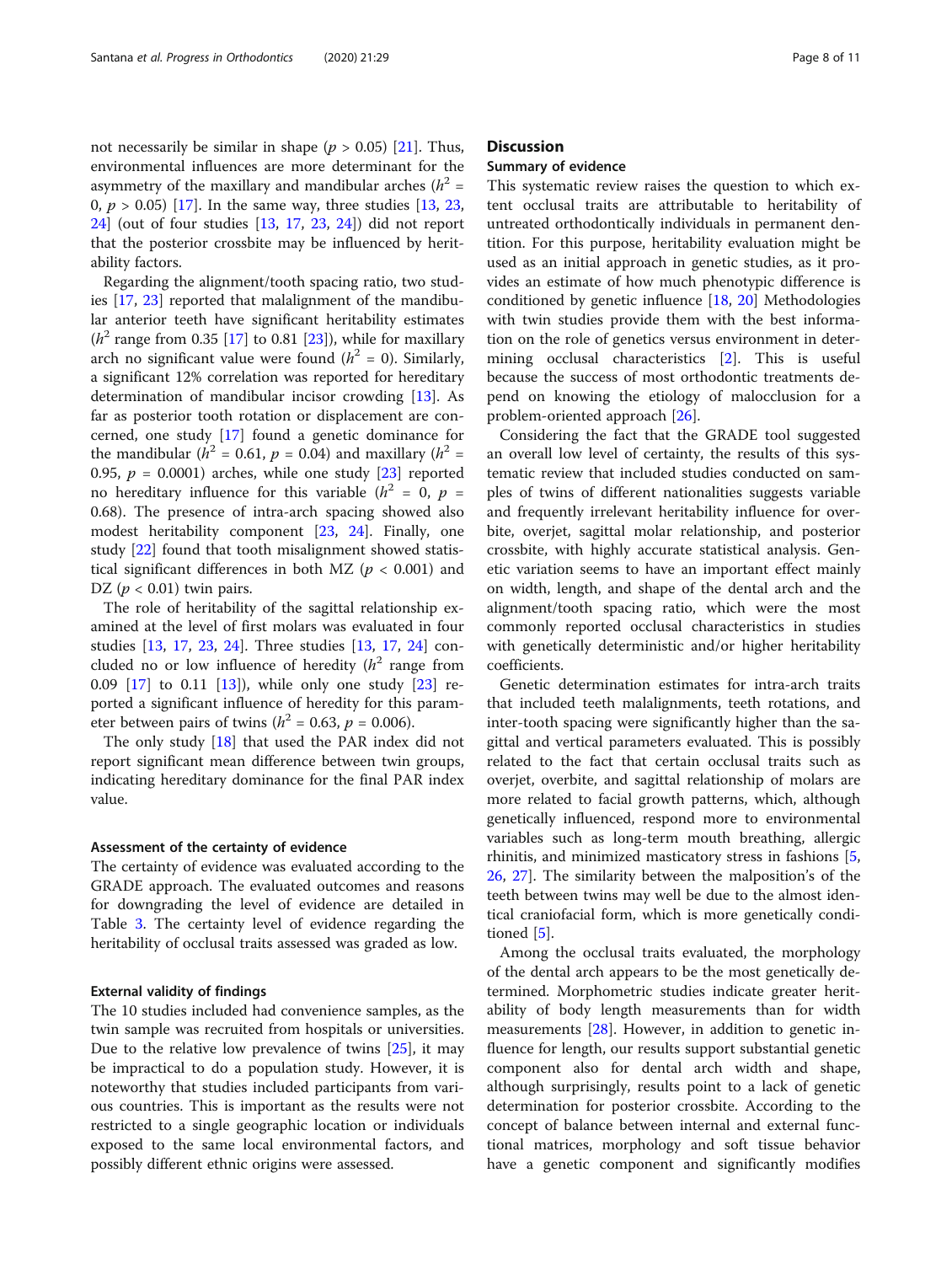dentoalveolar shape [\[26](#page-10-0), [29\]](#page-10-0). Nevertheless, environmental factors such as deleterious oral habits, atypical swallowing, and mouth breathing may alter this internal matrix balance, leading to malocclusion [[30](#page-10-0), [31](#page-10-0)].

The low correlation between the shape of the maxillary and mandibular dental arch indicates that, although they are functionally related, the asymmetry in one arch does not need to be reflected by the asymmetry in the opposite arch. Possible differences in shape and symmetry between the opposite dental arches seem to be accommodated by differences in overjet or by the development of crossbite relationships.

Genetic influence was described to be weakly related with sagittal parameters, such as molar relationship, type of angle malocclusion, and overjet. This is surprising, as previous cephalometric studies have reported that the sagittal shape and position of the mandible are under genetic control in class II and class III relationships [[20](#page-10-0)]. However, according to the reported scientific evidence, the heritability of these sagittal cephalometric parameters might not be under the same type of heritability pattern when referred to the patients' sagittal occlusion. A number of environmental variables have also been described as modifiers of jaws position. To this respect, hypertrophic tonsils, nasal blockage, birth anatomic defects, hormonal misbalances, non-physiological posture of tongue and soft tissues, and trauma/disease including premature loss of the first permanent molars [[5](#page-9-0), [29](#page-10-0), [32\]](#page-10-0). The truth seems to lie in the interaction between genetic factors and environmental variables in the result of facial morphology and occlusal traits. Similarly, cephalometric studies reported higher heritability estimates for many vertical linear radiometric variables [\[33](#page-10-0), [34](#page-10-0)]. However, our findings do not suggest this, as overbite, although reported as genetically determined by two studies, seems to be more related to sub-diagnosed environmental factors.

The correlation coefficient approach used to estimate heritability only compares the degree of association for selected traits between pairs of related individuals [\[2](#page-9-0)]. Thus, this method may not be the best estimate of heritability and, therefore, the results obtained in studies that used correlation coefficient should be interpreted with caution. The  $h^2$  analysis provides a quantified estimate of the extent of genetic determination for phenotypic variation of the trait under investigation. This analysis uses the values of the correlation coefficients between samples of pairs of twins MZ and DZ in the same for-mula [\[2](#page-9-0), [35](#page-10-0)]. Nevertheless, a weakness of the  $h^2$  coefficient is that values less than 0 or greater than 1 can be found, which may reflect errors due to the small sample size. Besides that, the  $h^2$  do not provide estimates of the role of the common/specific environment; therefore, the derived heritability estimates may represent upper limits of the true values [\[7](#page-10-0)]. The development of model-fitting

methods to analyze twin data has made it possible to estimate the strength of genetic and environmental contributions at calculable confidence intervals. With modelfitting approach, it is possible to determine the proportion of the total variation explained by the additive/dominant genes and common/specific environment [[2,](#page-9-0) [20](#page-10-0)]. Hence, model-fitting methods that allow statistically testing the quality of fit of various genetic and environmental models provide more accurate data from twin's studies.

#### Clinical and research implications

In orthodontic practice, it should be considered that each malocclusion occupies its own distinct space in the genetic/environmental scenario and, therefore, the purpose of the overall diagnosis approach is to determine the extent of genetic vs. environment influences on specific malocclusion traits. The difficulty is that it is rarely feasible to estimate the exact relative contribution of hereditary and environment in a given patient. The available evidence may contribute, with a low certainty level, to the identification of the genetic and environmental contribution in certain patterns of dentoalveolar malocclusions, which can contribute to the success of orthodontic treatment planning.

This systematic review suggests that some occlusal characteristics such as overjet, overbite, and molar relationship have a high environmental component. In addition, an altered morphology in one of the dental arches will not necessarily lead to an alteration in the opposite arch. Despite the possible predetermined skeletal component, with the early removal of the environmental etiological factor, it may be possible to influence the dentoalveolar morphology within certain parameters. In such cases, interceptive orthodontic treatment may allow occlusion to develop according to its fundamental genetic profile, with reduced disturbance due to environmental factors, habits, and non-physiological functional variables [\[36](#page-10-0), [37](#page-10-0)]. Early preventive approaches may avert the complete establishment of malocclusions and offer later a less cumbersome orthodontic treatment or, in certain cases, a better final outcome.

Although the identification of occlusal characteristics with stronger genetical determination represents an important finding, this in itself does not fully explain their etiology. This is an open field for future research and further exploration of epigenetic variables in an attempt to explain the observed differences between MZ twin pairs [\[2,](#page-9-0) [5,](#page-9-0) [38](#page-10-0)]. The focus is on determining the extents of differences in overall genomic DNA methylation levels are likely to be available in a mid-term future. Once these DNA-level approaches are refined, our knowledge of the local-level epigenetic influences should improve, and we should be able to provide a more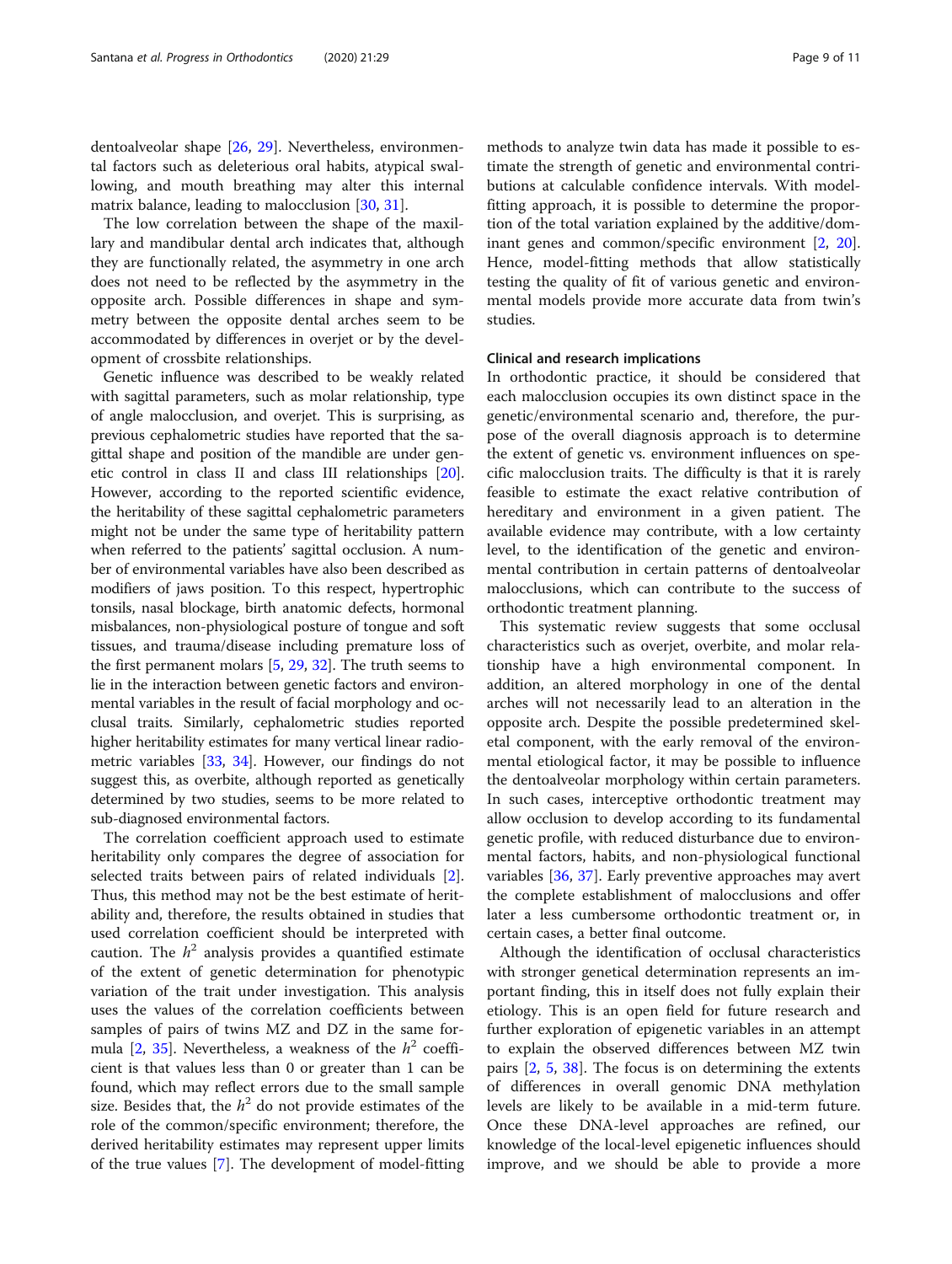<span id="page-9-0"></span>complete model of how genetics, epigenetics, and environment interact to influence the development of occlusion. Molecular therapy is being used in other fields of medicine [[38,](#page-10-0) [39\]](#page-10-0); therefore, it is up to the orthodontic specialty to follow developments in molecular genetics. Identifying relevant genes mediating occlusal development would provide scientific evidence for a future monitoring and counseling patients predisposed to developing malocclusions.

## Limitations

Results from studies in twin pairs are difficult to compare and inconsistency/similarity should be interpreted with caution due to differences in assessment of zygosity, sample size requirements, stage of maturity, and statistical methods used. In addition, it should be noted that heritability is population estimation and is less relevant to the individual patient. Therefore, it would be misleading to describe that the clinical traits with limited heritability and highly environmentally influenced are often more prone to prevent and treat at the individual level of patients.

MZ and DZ twins were included in the review population. The pairs of MZ twins share the same genes, while the pairs of DZ twins share only half of their genes on average. By assuming that both types of twins are sampled from the same gene pool and that similar environmental factors affect them, one can estimate the contributions related to genetics and environmental influences to the variation observed in different traits [\[40](#page-10-0)]. However, the ideal model should include a heterogeneous population of twins according to zygosity. Only one study [[19\]](#page-10-0) in this review included a heterogeneous sample of MZ twins. Owing to the included studies that did not present separate heritability estimates for some variables, this may directly reflect the impact of heredity on occlusal traits.

Another concern in many twin research has been the precision of zygosity determination [2]. Two studies [[19](#page-10-0), [21\]](#page-10-0) included in this review did not report information about the zygosity test. Although comparisons of physical appearance and date of birth may provide a reasonably reliable means of determining zygosity, errors may occur and may influence subsequent analyzes.

#### Conclusion

Based on a low level of certainty, the available evidence reports that few oclusal traits are under a potentially more dominant heritability influence, namely, the dental arch morphology (width, length, and shape) and the alignment/spacing teeth ratio, mainly for the mandibular arch. Nevertheless, there is no scientific evidence so far of genetic variables modulating the presence of asymmetry in the maxilla or mandible arches.

It appears that the traits concerning to the occlusal relationship between the maxilla and the mandible, such as overjet, overbite, posterior crossbite, and sagittal molar relationship, seem to have the environmental component as the major determinant.

#### Supplementary information

Supplementary information accompanies this paper at [https://doi.org/10.](https://doi.org/10.1186/s40510-020-00330-8) [1186/s40510-020-00330-8](https://doi.org/10.1186/s40510-020-00330-8).

Additional file 1. Search strategy in the different databases

#### Abbreviations

DZ: Dizygosity; GRADE: The Grading of Recommendations Assessment, Development and Evaluation; MZ: Monozygosity twins; PAR: Peer Assessment Rating; PRISMA: Preferred Reporting Items for Systematic Review and Meta-Analysis; Q-Genie: Quality of Genetic Association Studies checklist

#### Acknowledgements

Not applicable

#### Funding

The authors thank the CAPES (Coordenação de Aperfeiçoamento de Pessoal de Nível Superior) for supporting academic and professional development. The funder had no role in study design, data collection, and analysis or preparation of the manuscript.

#### Availability of data and materials

The datasets used and/or analyzed during the current study are available from the corresponding author on reasonable request.

#### Ethics approval and consent to participate

Not applicable.

#### Consent for publication

Not applicable.

#### Competing interests

None declared.

#### Author details

<sup>1</sup>Department of Pediatric Dentistry and Orthodontics, Universidade Federal dos Vales do Jequitinhonha e Mucuri, Diamantina, Minas Gerais, Brazil. <sup>2</sup> Department of Orthodontics, University of Alberta, Edmonton, Alberta, Canada. <sup>3</sup> Department of Orthodontics, Complutense University of Madrid, Madrid, Spain. <sup>4</sup> Department of Orthodontics, Southwest Bahia State University, Jequié, Bahia, Brazil.

#### Received: 23 March 2020 Accepted: 19 July 2020 Published online: 31 August 2020

#### References

- 1. Visscher PM, Goddard ME. A general unified framework to assess the sampling variance of heritability estimates using pedigree or marker-based relationships. Genetics. 2015;199(1):223–32.
- 2. Townsend G, Hughes T, Luciano M, Bockmann M, Brook A. Genetic an environmental influences on human dental variation: A critical evaluation of studies involving twins. Archives of Oral Biology. 2009;54:S45–51.
- 3. Kang KW, Corey LA, Evans MM, Christian JC, Norton JA. Dominance and environmental variances: their effect on heritabilities estimated from twin data. Hum Hered. 1977;27(1):9–21.
- 4. Djordjevic J, Zhurov AI, Richmond S, Consortium V. Genetic and Environmental Contributions to Facial Morphological Variation: A 3D Population-Based Twin Study. PLoS One. 2016;11(9):e0162250.
- 5. Mossey PA. The heritability of malocclusion: part 2. The influence of genetics in malocclusion. Br J Orthod. 1999;26(3):195–203.